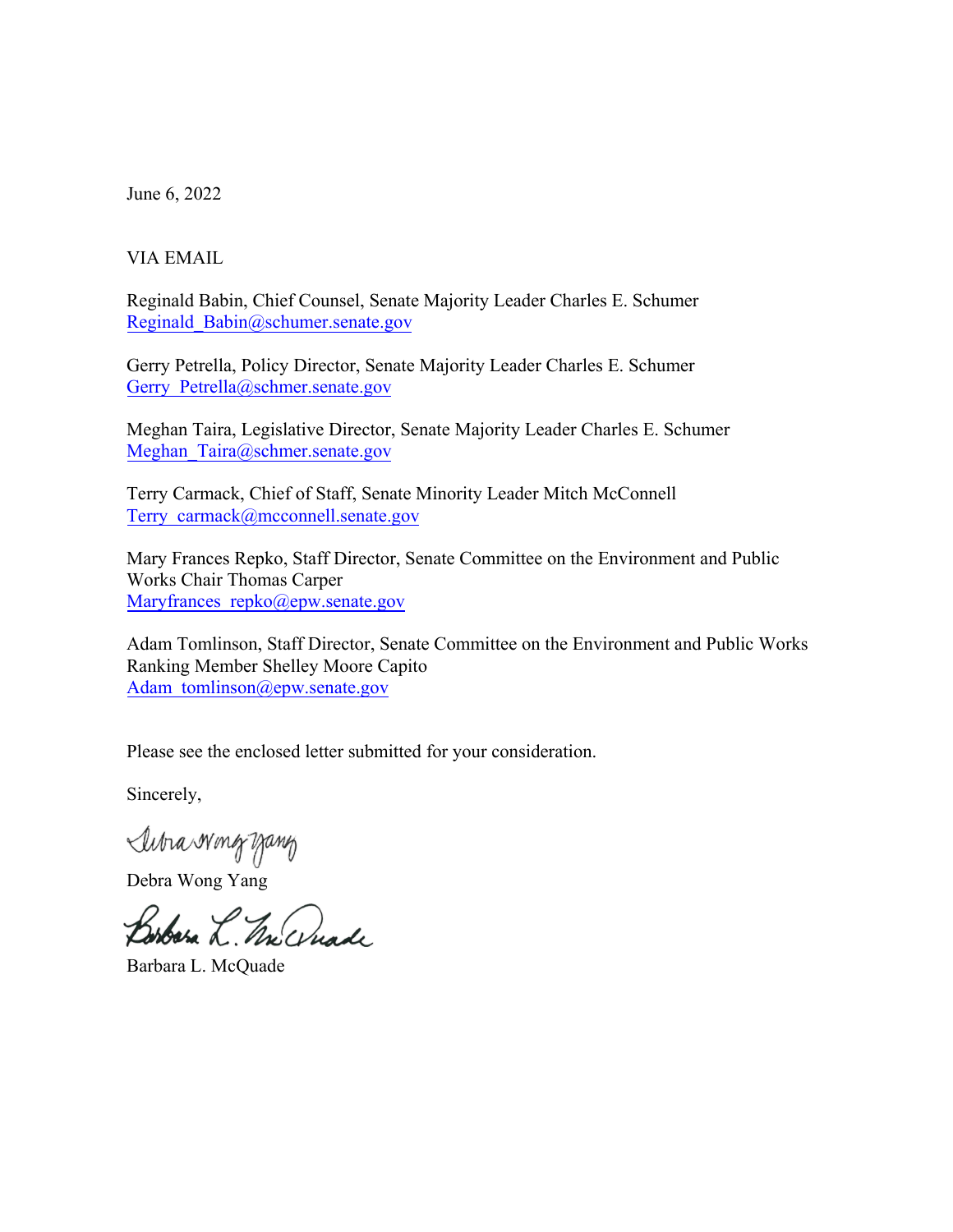June 6, 2022

The Honorable Charles E. Schumer Majority Leader United States Senate Washington, DC 20510

The Honorable Thomas Carper Chairman U.S. Senate Committee on Environment and Public Works 410 Dirksen Senate Office Building Washington, DC 20510

The Honorable Mitch McConnell Minority Leader United States Senate Washington, DC 20510

The Honorable Shelley Moore Capito Ranking Member U.S. Senate Committee on Environment and Public Works 410 Dirksen Senate Office Building Washington, DC 20510

Re: *Confirmation of David M. Uhlmann to Serve as Assistant Administrator for Enforcement and Compliance Assurance of the U.S. Environmental Protection Agency*

Dear Majority Leader Schumer, Minority Leader McConnell, Chairman Carper, and Ranking Member Capito:

We are former United States Attorneys from both Democratic and Republic administrations who respectfully request that the United States Senate move swiftly to confirm David M. Uhlmann as Assistant Administrator for the Office of Enforcement and Compliance Assurance at the Environmental Protection Agency. EPA plays a critical role in corporate accountability efforts. The failure to confirm an EPA enforcement chief deep into the second year of the Biden administration undermines the rule of law, public health, and environmental protection.

During our tenures as United States Attorneys, the Justice Department and EPA worked together to bring criminal cases against BP, Volkswagen, and Carnival Corporation, because egregious violators of the law should not have a competitive advantage over companies who invested resources in ethics, integrity, and compliance programs. We relied on civil enforcement to promote public health and ensure that vulnerable communities received the environmental protection that all Americans deserve. From a law enforcement perspective, it is essential for EPA to have a confirmed Assistant Administrator for Enforcement and Compliance Assurance.

Mr. Uhlmann is uniquely well-qualified to provide fair and principled leadership to EPA's law enforcement and compliance assurance programs. Mr. Uhlmann served for 17 years as a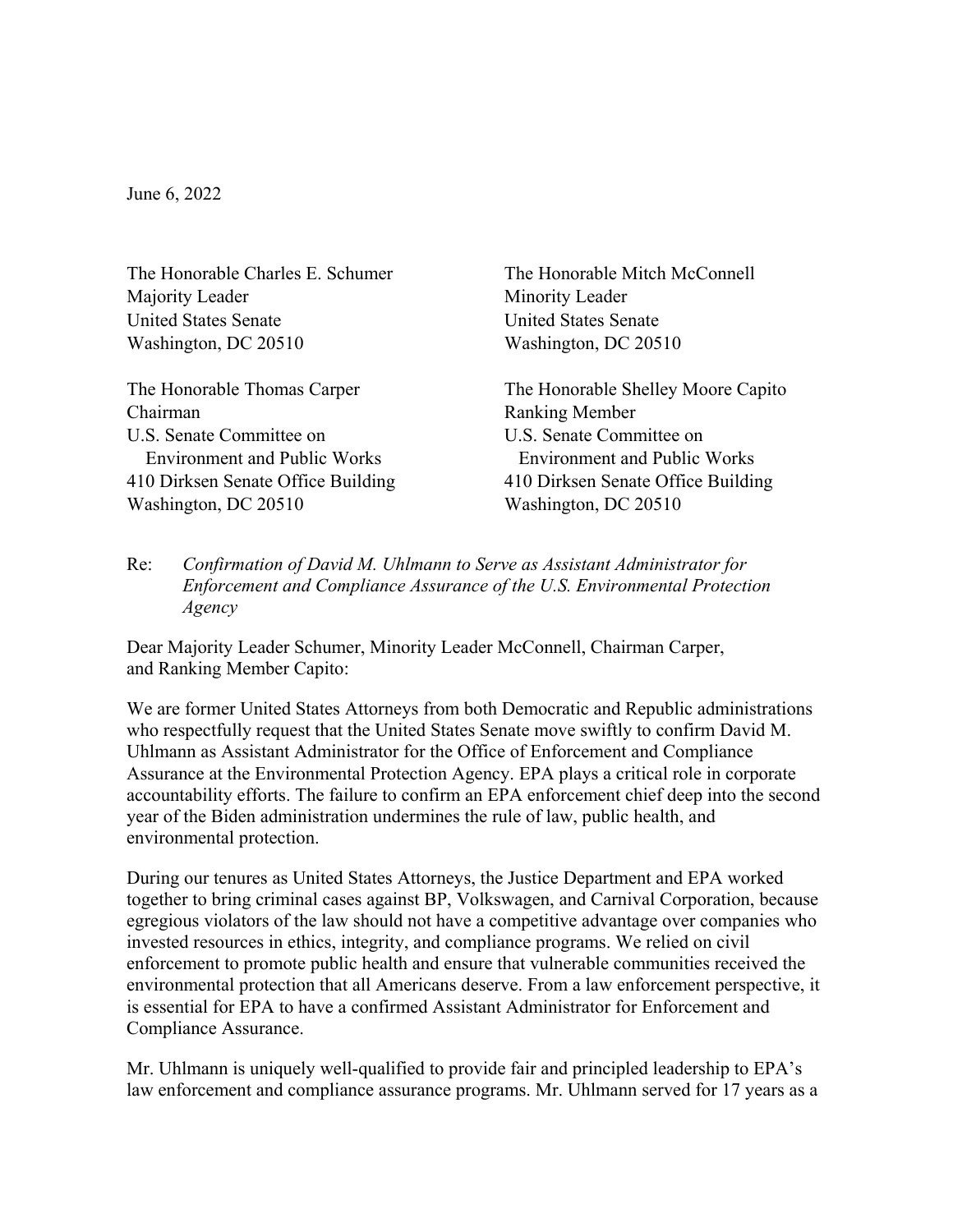career environmental crimes prosecutor at the Justice Department, handling landmark cases that brought justice to communities scarred by pollution. He has served for the last 15 years as the Director of the Environmental Law and Policy Program at the University of Michigan Law School, one of our top public universities. No prior nominee to serve as Assistant Administrator for Enforcement and Compliance Assurance has as much depth and breadth of experience.

Mr. Uhlmann has advised companies and investors about compliance with the environmental laws and served as Counselor to the Monitor appointed to oversee Volkswagen's ethics, integrity, and compliance programs in the wake of the diesel scandal. He understands that we cannot regulate our way out of every environmental problem. He stressed at his confirmation hearing that one of his priorities will be supporting the efforts of companies who make ethics, integrity, and environmental stewardship a priority, while ensuring that they are not at a competitive disadvantage with companies who break the law and expose communities to harm.

President Biden nominated Mr. Uhlmann to serve in this critical law enforcement role more than 11 months ago, on June 23, 2021, and again on January 4, 2022. We respectfully submit that the nomination of Mr. Uhlmann deserves consideration by the full Senate without further delay.

Thank you for your consideration.

Sincerely,<sup>1</sup>

Daniel Bogden U.S. Attorney, District of Nevada, 2001-2007, 2009-2017

John L. Brownlee U.S. Attorney, Western District of Virginia, 2001-2008

Mary Beth Buchanan U.S. Attorney, Western District of Pennsylvania, 2001-2009

Robert J. Cleary U.S. Attorney, District of New Jersey, 1999-2002 U.S. Attorney, Southern District of Illinois, 2002

<sup>&</sup>lt;sup>1</sup> Signatories are listed in alphabetical order.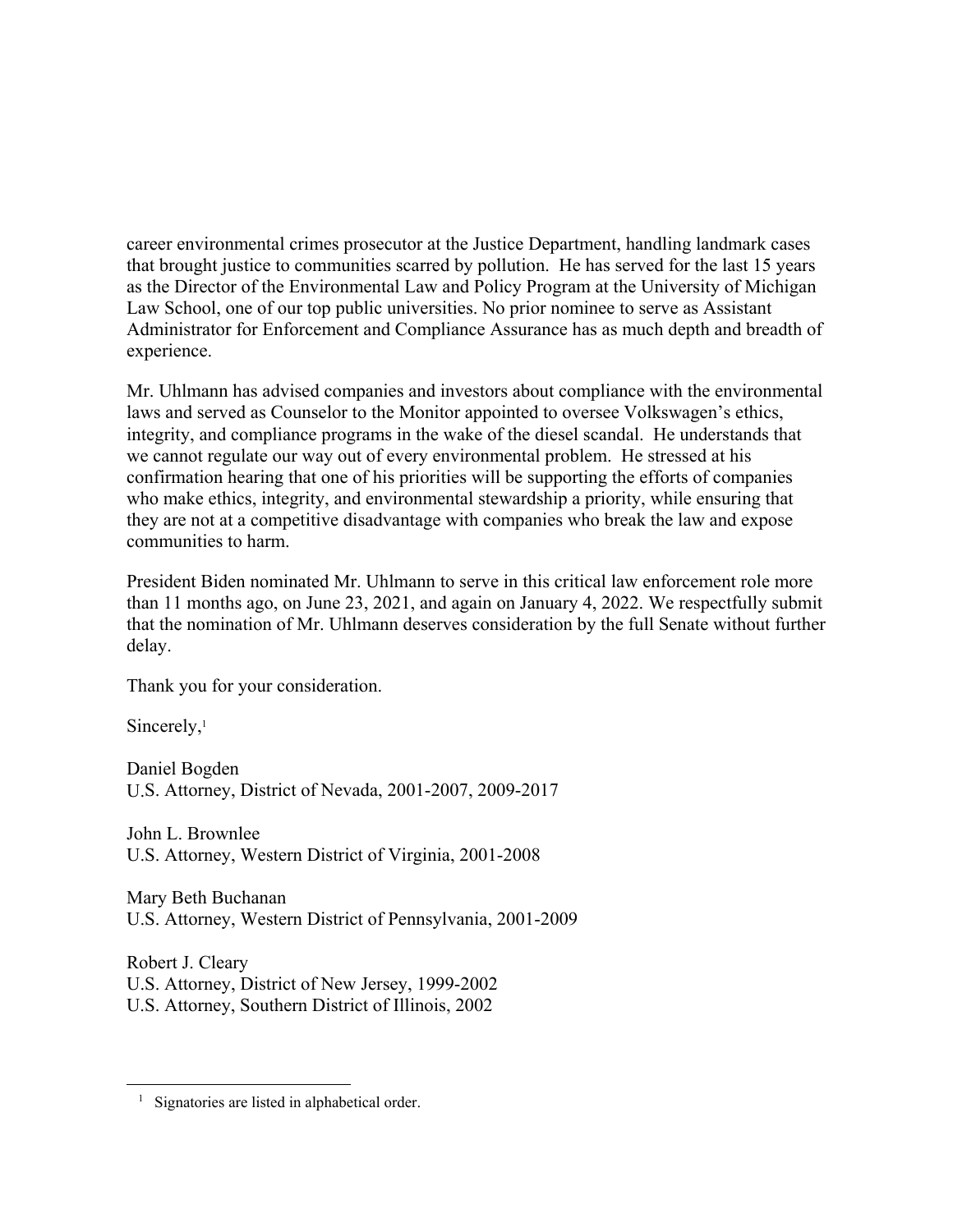Paul Coggins U.S. Attorney, Northern District of Texas, 1993-2001

Robert Corrente U.S. Attorney, District of Rhode Island, 2004-2009

Michael W. Cotter U.S. Attorney, District of Montana, 2009-2017

Deborah J. Daniels Southern District of Indiana, 1988-1993

Gregory K. Davis U.S. Attorney, Southern District of Mississippi, 2012-2017

Jenny Durkan U.S. Attorney, Western District of Washington, 2009-2014

Zachary T. Fardon U.S. Attorney, Northern District of Illinois, 2013-2017

Terrance P. Flynn U.S. Attorney, Western District of New York, 2006-2009

Barry Grissom U.S. Attorney, District of Kansas, 2010-2016

Melinda L. Haag U.S. Attorney, Northern District of California, 2010-2016

Richard S. Hartunian U.S. Attorney, Northern District of New York, 2010-2017

Timothy J. Heaphy U.S. Attorney, Western District of Virginia, 2009-2015

Thomas B. Heffelfinger U.S. Attorney, District of Minnesota, 2001-2006

David J. Hickton U.S. Attorney, Western District of Pennsylvania, 2010-2016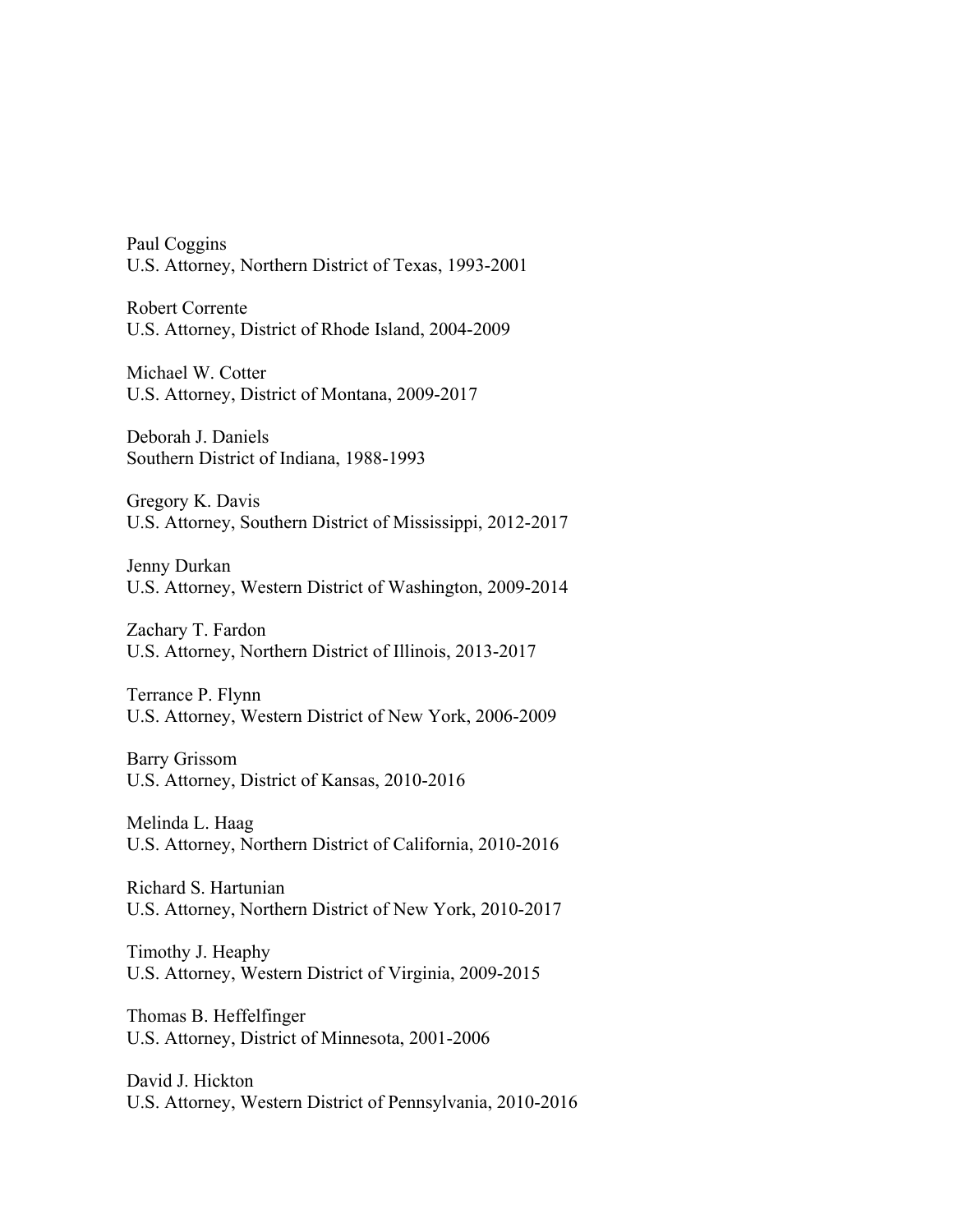Dwight C. Holton U.S. Attorney, District of Oregon, 2010-2011

Roscoe C. Howard, Jr. U.S. Attorney, District of Columbia, 2001-2004

John W. Huber U.S. Attorney, District of Utah, 2015-2021

David C. Iglesias U.S. Attorney, District of New Mexico, 2001-2007

Brendan Johnson U.S. Attorney, District of South Dakota, 2009-2015

Donald J. Cazayoux Jr. U.S. Attorney, Middle District of Louisiana, 2010-2013

William C. Killian U.S. Attorney, Eastern District of Tennessee, 2010-2015

Carol Lam U.S. Attorney, Southern District of California, 2002-2007

James B. Letten U.S. Attorney, Eastern District of Louisiana, 2001-2012

James A. Lewis U.S. Attorney, Central District of Illinois, 2010-2016

Karen L. Loeffler U.S. Attorney, District of Alaska, 2009-2017

Alice Martin U.S. Attorney, Northern District of Alabama, 2001-2009

James McDevitt U.S. Attorney, Eastern District of Washington, 2001-2010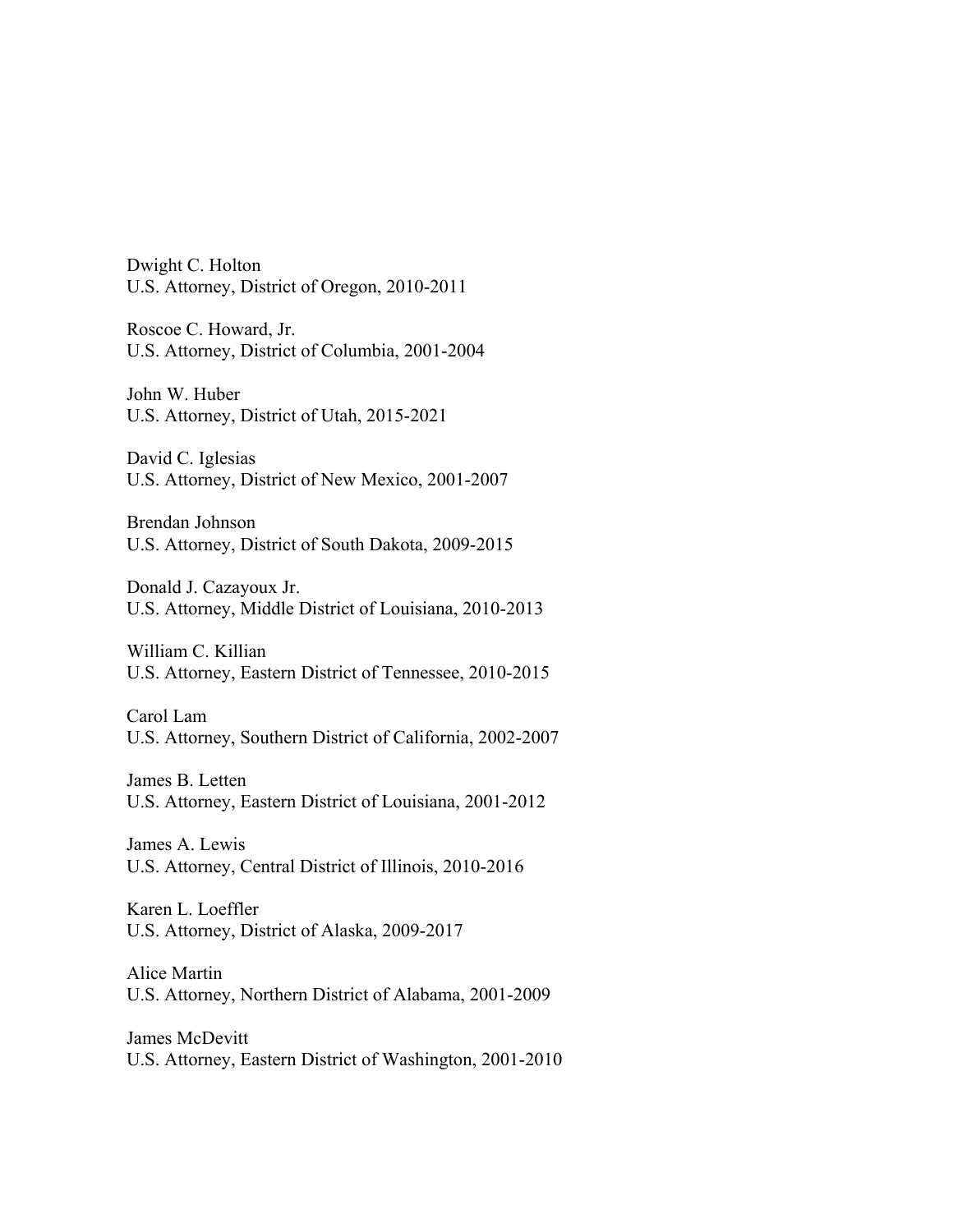Michael D. McKay U.S. Attorney, Western District of Washington, 1989-1993

Barbara L. McQuade U.S. Attorney, Eastern District of Michigan, 2010-2017

William W. Mercer U.S. Attorney, District of Montana, 2001-2009

Eric D. Miller U.S. Attorney, District of Vermont, 2015-2017

Jan Paul Miller U.S. Attorney, Central District of Illinois, 2002 – 2005

Peter Neronha U.S. Attorney, District of Rhode Island, 2009-2017

Wendy J. Olson U.S. Attorney, District of Idaho, 2010-2017

Carmen Ortiz U.S. Attorney, District of Massachusetts, 2009-2017

Matthew D. Orwig U.S. Attorney, Eastern District of Texas, 2001-2007

Paul I. Perez U.S. Attorney, Middle District of Florida, 2002-2007

Channing D. Phillips U.S. Attorney, District of Columbia, 2009-2010, 2015-2017, 2021

J. Brad Pigott U.S. Attorney, Southern District of Mississippi, 1994-2001

Richard Pocker U.S. Attorney, District of Nevada, 1989-1990

Betty H. Richardson U.S. Attorney, District of Idaho, 1993-2001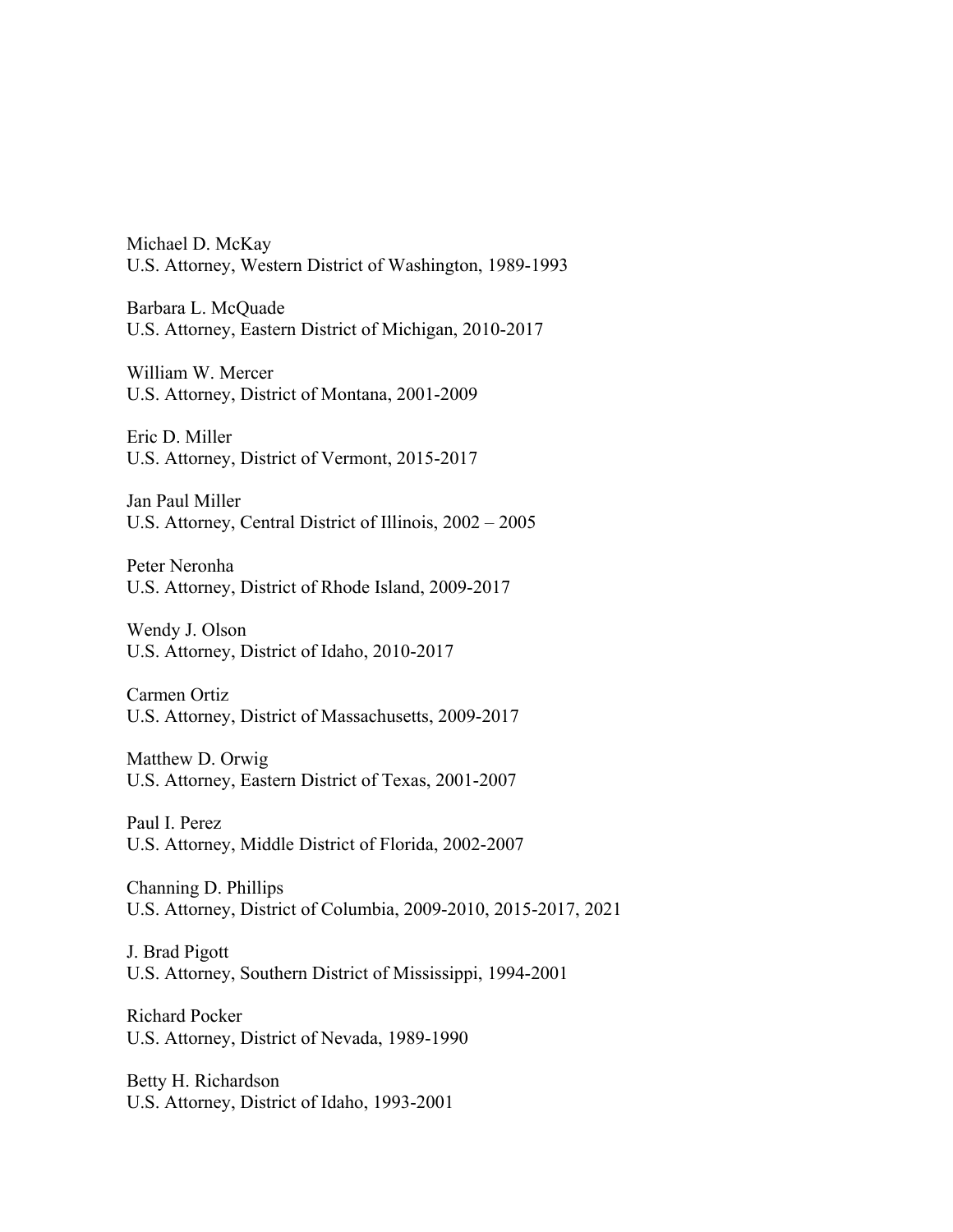James G. Richmond U.S. Attorney, Northern District of Indiana, 1985-1991

Richard B. Roper U.S. Attorney, Northern District of Texas, 2004-2009

Chuck Rosenberg U.S. Attorney, Eastern District of Virginia, 2006-2008 U.S. Attorney, Southern District of Texas, 2005-2006

Joseph P. Russoniello U.S. Attorney, Northern District of California, 1982-1990, 2008-2010

McGregor W. Scott U.S. Attorney, Eastern District of California, 2003-2009 and 2017-2021

Michael J. Sullivan U.S. Attorney, District of Massachusetts, 2001-2009

Edward J. Tarver U.S. Attorney, Southern District of Georgia, 2009-2017

Jeff A. Taylor U.S. Attorney, District of Columbia, 2006-2009

Kevin W. Techau U.S. Attorney, Northern District of Iowa, 2014-2017

Larry D. Thompson U.S. Attorney, Northern District of Georgia, 1982-1986

Stanley A. Twardy, Jr. U.S. Attorney, District of Connecticut, 1985-1991

Anton R. Valukas U.S. Attorney, Northern District of Illinois, 1985-1989

Joyce Vance U.S. Attorney, Northern District of Alabama, 2009-2017